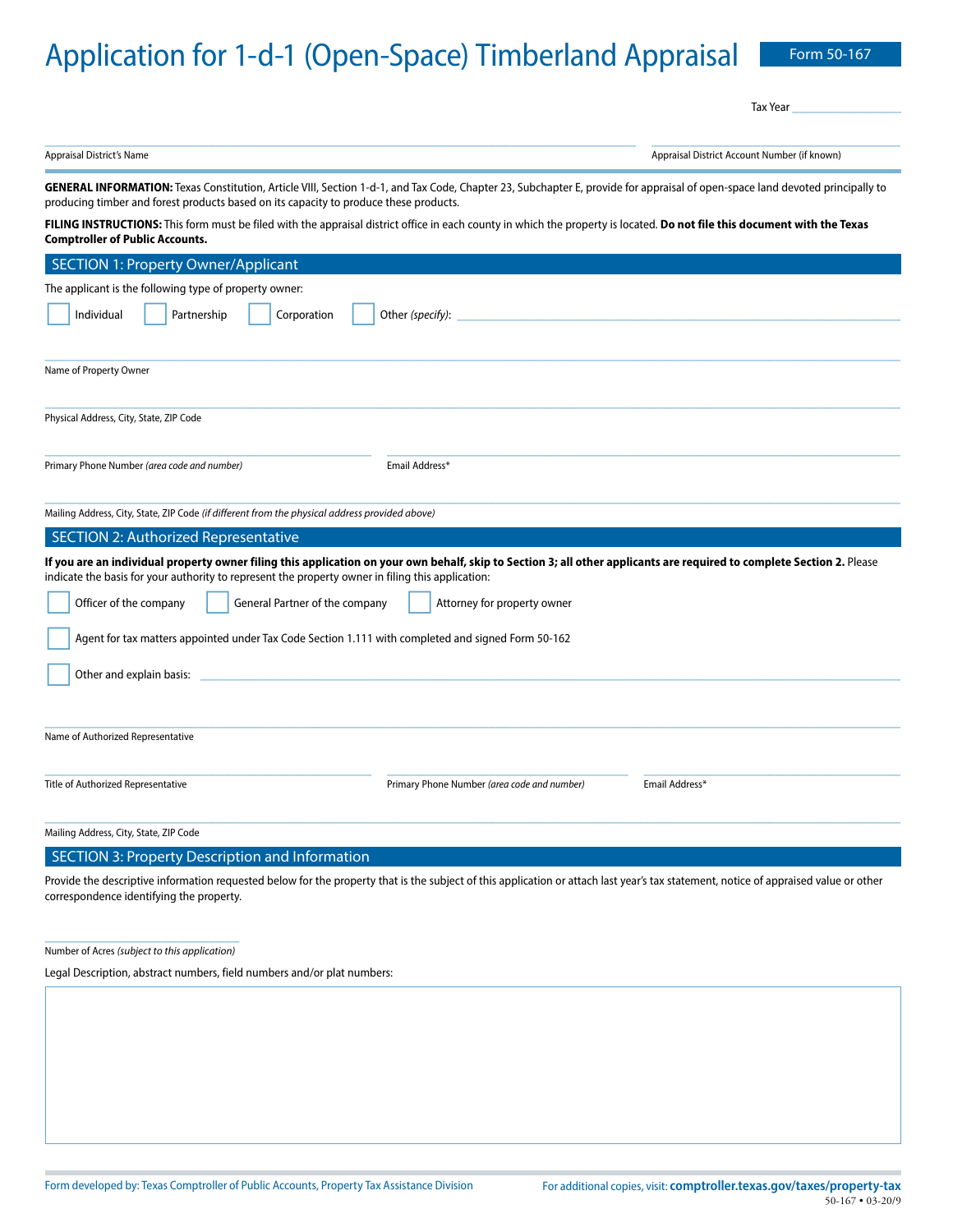| Application for 1-d-1 (Open-Space) Timberland Appraisal |                                                                                                                                                                     |     | Form 50-167 |
|---------------------------------------------------------|---------------------------------------------------------------------------------------------------------------------------------------------------------------------|-----|-------------|
|                                                         | SECTION 3: Property Description and Information (concluded)                                                                                                         |     |             |
|                                                         | Select the appropriate box in response to each question below.                                                                                                      |     |             |
|                                                         |                                                                                                                                                                     | Yes | No          |
|                                                         | If yes, the new owner must complete all applicable questions.                                                                                                       |     |             |
|                                                         |                                                                                                                                                                     | Yes | No          |
|                                                         | If no, all applicable questions must be completed.                                                                                                                  |     |             |
|                                                         | If yes, complete only those parts of Section 4 that have changed since the earlier application or any information in Section 4 requested by the<br>chief appraiser. |     |             |
|                                                         |                                                                                                                                                                     | Yes | No          |

## SECTION 4: Property Use

Provide complete answers to the following questions. List the agricultural use of the property according to the agricultural land categories listed in the preceding paragraph. Divide the total acreage according to individual uses to which the land is principally devoted.

1. Describe the current and past timber production or agricultural uses of this property as described above, starting with the current year and working back 5 years or until 5 out of 7 years of agricultural use is shown. Five years of continuous agricultural use may be required if the land is located within the corporate limits of a city or town.

| Year           | <b>Agricultural Use Category of Land</b><br>(List all that apply) | Acres Principally Devoted<br>to Agricultural Use |
|----------------|-------------------------------------------------------------------|--------------------------------------------------|
| Current        |                                                                   |                                                  |
| 1              |                                                                   |                                                  |
| $\overline{2}$ |                                                                   |                                                  |
| 3              |                                                                   |                                                  |
| $\overline{4}$ |                                                                   |                                                  |
| 5              |                                                                   |                                                  |
| 6              |                                                                   |                                                  |
| $\overline{7}$ |                                                                   |                                                  |

### 2. List the total number of acres of the property described in Section 3 in each of the following forest types:

| <b>Forest Type</b>                                                                                              | <b>Number of Acres</b> |
|-----------------------------------------------------------------------------------------------------------------|------------------------|
| Pine forest (Pine and other softwood trees make up at least two-thirds of the free-to-grow trees.)              |                        |
| Hardwood forest (Hardwood trees are at least two-thirds of the free-to-grow trees.)                             |                        |
| Mixed Hardwood forest (Neither soft nor hardwood trees make up more than two-thirds of the free-to-grow trees.) |                        |

### 3. If the property is now used for any nonagricultural activities, list all nonagricultural uses and the number of acres devoted to each use. Attach a list if the space is not sufficient.

| $\overline{\phantom{a}}$ | $\overline{\phantom{a}}$<br>$\overline{\phantom{a}}$ | $\overline{\phantom{a}}$<br>ັ |                        |
|--------------------------|------------------------------------------------------|-------------------------------|------------------------|
|                          |                                                      | Nonagricultural Use           | <b>Number of Acres</b> |
|                          |                                                      |                               |                        |
|                          |                                                      |                               |                        |
|                          |                                                      |                               |                        |
|                          |                                                      |                               |                        |
|                          |                                                      |                               |                        |
|                          |                                                      |                               |                        |
|                          |                                                      |                               |                        |

# SECTION 5: Certification and Signature

**NOTICE REGARDING PENALTIES FOR MAKING OR FILING AN APPLICATION CONTAINING A FALSE STATEMENT: If you make a false statement on this form, you could be found guilty of a Class A misdemeanor or a state jail felony under Penal Code Section 37.10.**

|    | , swear or affirm the following:                                                                                                  |
|----|-----------------------------------------------------------------------------------------------------------------------------------|
|    | Printed Name of Property Owner or Authorized Representative                                                                       |
|    | that each fact contained in this application is true and correct;                                                                 |
| 2. | that the property described in this application meets the qualifications under Texas law for the special appraisal claimed;       |
| 3. | that I have read and understand the Notice Regarding Penalties for Making or Filing an Application Containing a False Statement." |
|    |                                                                                                                                   |

sign here

Signature of Property Owner or Authorized Representative **Date** Date Date Date Date

 $\_$  , and the state of the state of the state of the state of the state of the state of the state of the state of the state of the state of the state of the state of the state of the state of the state of the state of the

\* May be confidential under Government Code §552.137; however, by including the email address on this form, you are affirmatively consenting to its release under the Public Information Act.